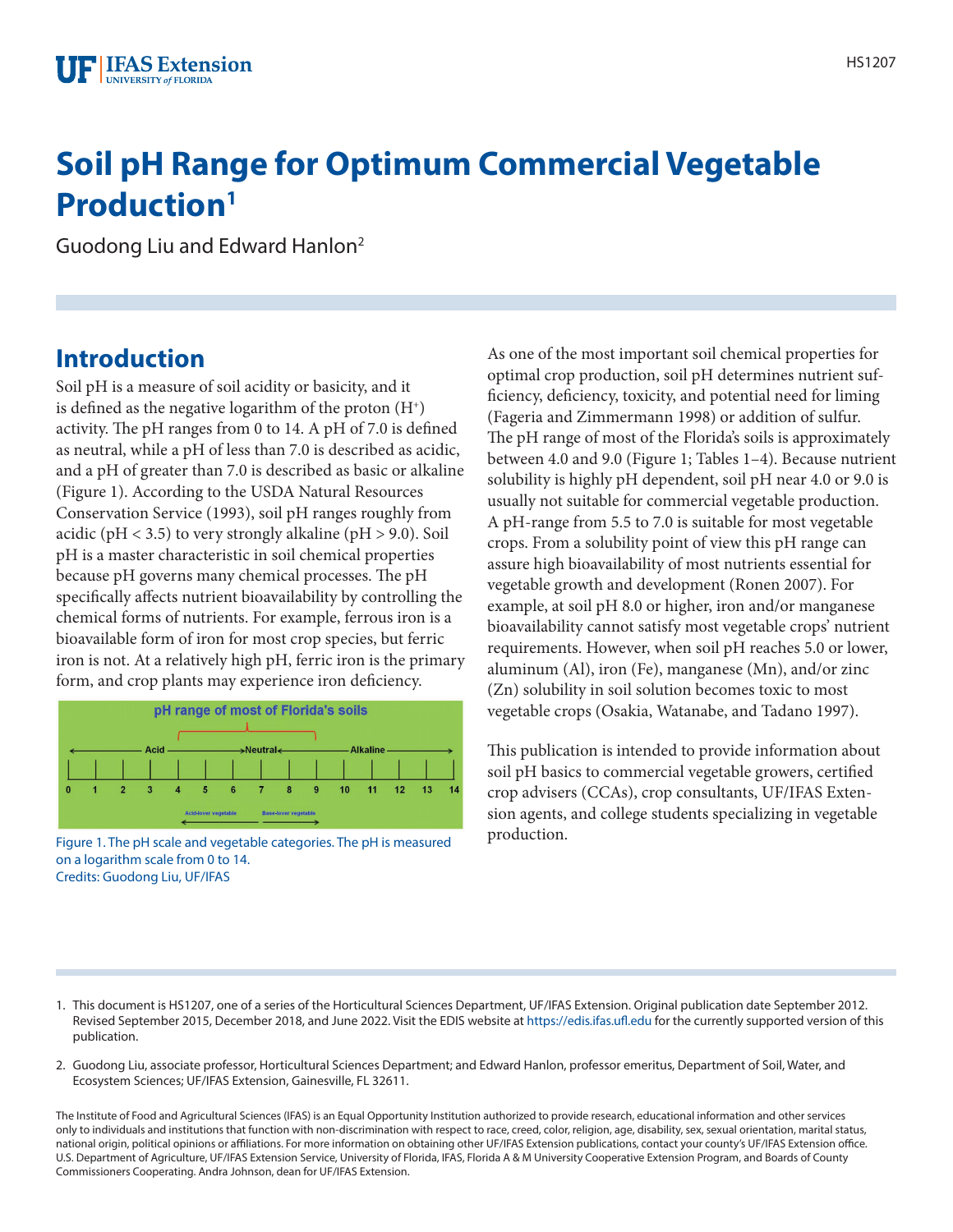### **Effects of Soil pH on Vegetable Crop Growth and Development**

*Effects on cation and anion nutrients:* Soil pH determines the solubility and bioavailability of nutrients essential for crop production. There are seventeen (17) elements essential for the normal life cycle of vegetable crops. Based on the source, the seventeen nutrient elements can be roughly categorized into two groups: three "free" nutrients from air and water, which are carbon (C), hydrogen (H), and oxygen (O), and fourteen soil nutrients, which are nitrogen (N), phosphorus (P), potassium (K), calcium (Ca), magnesium (Mg), sulfur (S), iron (Fe), zinc (Zn), copper (Cu), manganese (Mn), boron (B), chlorine (Cl), molybdenum (Mo), and nickel (Ni). The bioavailable forms of all the soil nutrients are ionic—some are anionic (negatively charged, such as phosphorus), some cationic (positively charged, such as potassium), and some are both (such as nitrogen: nitrate ions or ammonium ions). For example, P, S, Cl, and Mo are typical anion nutrients, and K, Ca, Mg, Fe, Zn, Cu, Mn, and Ni are typical cation nutrients, but N can be either anions or cations. Boron is predominately undissociated boric acid  $(H_3BO_3 \text{ or } B(OH)_3)$ , but less than 2% of B is in the form of an anion  $B(OH)_4^-$  at pH 7.5 or lower. The solubility (i.e., bioavailability) of each of these fourteen nutrient elements is closely related to soil pH. At pH lower than 5.0, Fe, Cu, Mn, and Zn are highly soluble. These micronutrients can form precipitates with phosphate at this low pH, and P becomes unavailable accordingly. However, at pH greater than 7.0, Ca and Mg have high solubility, and they can immobilize P as well. Thus, comprehensively speaking, in the pH range from 5.5 to 7.0, all the nutrients have favorable solubility for use by vegetable plants (Figure 2).

*Effects on nutrient uptake near the root zone:* Soil pH also affects nutrient uptake by vegetable plants because pH can change soil particle properties. For example, if soil pH is unfavorably low, the positive charges on soil particle surfaces can tightly retain nutrients such as P, potentially causing P deficiency. However, if soil pH is adversely high, then Fe, Mn, and Zn will become difficult for vegetable plants to use. In one study, bean (*Phaseolus vulgaris* L.) absorbed 93.3% more P, 53.8%, more Fe, and 44.1% more Zn at pH 5.4 than at pH 7.3, respectively (Thomson, Marschner, and Römheld 1993). The lower pH favors P, Fe, and Zn uptake because the bioavailability of P, Fe, and Zn is greater at pH 5.4 than at pH 7.3 (Figure 3).



Figure 2. The pH and bioavailability (%) of listed nutrients in soil solution. Credits: Finck (1976)

*Effects on metal toxicity:* Basically, metal toxicity occurs at soil pH lower than 5.0 when elements such as Al, Cu, Fe, Mn, and Znhave much greater solubility than crop nutrient requirements (CNRs). To avoid this problem, lime is needed to increase soil pH and decrease the potential for toxicity.

*Effects on plant pathogens:* Some soilborne diseases are closely associated with soil pH. For example, clubroot disease of mustard, cabbage, or other crucifers caused by *Plasmodiophora brassicae* is a major epidemic disease when soil pH is lower than 5.7 and is dramatically reduced in a pH range from 5.7 to 6.2. This disease is virtually eliminated when the soil pH is greater than 7.3. Similarly, common scab of potato is favored when the pH is greater than 5.2 but significantly reduced at less than 5.2 (Kioke et al. 2003). Within the soil pH range from 5.2 through 8.0, the severity of the common scab increases with soil alkalinity (Nisa et al. 2022).

### **Statewide Overview of Soil pH**

Florida is a unique state in terms of soil diversity. Its soil pH significantly differs in the entire state from north to south and east to west. Even in the same county, soil pH can differ by as much as 6 pH units, according to the USDA soil survey (USDA 1976, 1979, 1983, 1996). For example, soil pH ranges from 3.6 to 9.0, from 3.6 to 9.0, from 3.3 to 9.0, and from 3.6 to 8.4 for Dade County, Palm Beach County, St. Johns County, and Jackson County, respectively (Tables 1 through 4). These extremes are all unfavorable for vegetable production.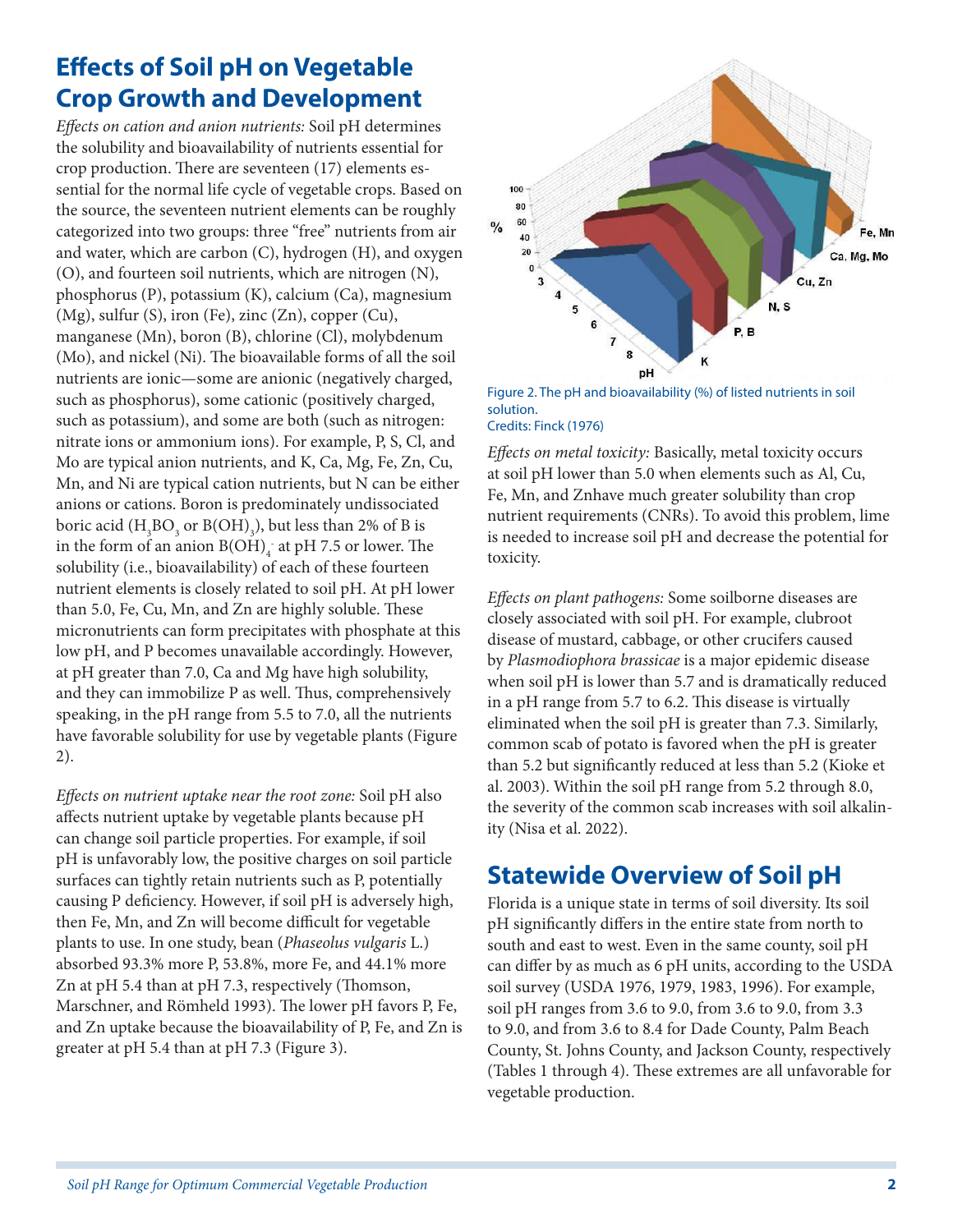#### **Nutrients and Soil pH**

*Nutrient bioavailability:* Nutrient bioavailability is usually a limiting factor in commercial crop production because of solubility limitation or immobilization of plant nutrients by soil colloids. A nutrient's bioavailability is the proportion of that nutrient that is soluble or mobilized by root exudates, including protons (directly related to soil pH), chelates, mucilage and mucigel, or microbial products (Neumann and Römheld 2012). For instance, in the Everglades Agricultural Area, total P in cultivated soil is up to 1,227 parts per million (ppm), but bioavailable P is only 1.3 ppm (Wright, Hanlon, and McCray 2009). The bioavailability of that soil is only 0.1% of the total P. Thus, P deficiency does not mean lack of P in that soil, but it does mean lack of absorbable or usable P for crop plants.

Nutrients needed in large amounts by vegetable plants are called macronutrients, such as N, P, K, Ca, Mg, and S, whereas those needed in trace amounts are referred to as micronutrients or trace nutrients, such as Fe, Mn, B, Zn, Cu, Cl, Mo, and Ni. Soil pH affects both macronutrient and micronutrient solubility (Figure 2) and bioavailability. For example, the primary form of iron in dry soil is ferric hydroxide (Fe(OH)<sub>3</sub>) because ferrous iron is easily oxidized and little ferrous iron exists in dry soil, particularly at soil pH 7.3 or higher. The solubility of ferric hydroxide is only  $6.3 \times 10^{-20}$  mol/L (i.e., only  $3.0 \times 10^{-17}$  lbs Fe per 1000 gallons of water at pH 7.3). However, its solubility is  $1.34 \times 10^{-5}$  mg Fe per 1000 gallons of water at pH 5.3. The solubility increases one million times when soil pH is lowered just two pH units. This dramatic change in solubility can explain why iron deficiency symptoms often occur when soil pH is 7.3 or higher. If the soil is appropriately wet and soil pH is neutral or slightly acidic, a considerable proportion of iron exists in the form of ferrous iron, usually enough to satisfy crop nutrient requirements for Fe.

*Soil pH influence on uptake of cation and anion nutrients:* In low-pH soils, the hydrogen ion exists as a hydrated proton and may become a toxicant if soil pH is lower than 3.0 (Liu et al. 2007). However, the effects of soil pH on nutrient intake are mainly indirect, caused by increasing the solubility of toxic metals, such as Al. Aluminum solubility is also a function of soil pH. The solubility of Al increases as soil pH decreases. At pH 5.5 or lower, the solubility of Al increases 1000-fold for every pH unit decrease. For example, at pH 5.0, Al solubility is only 0.05 ppm, but at pH 4.0, Al solubility increases to a toxic level of 51 ppm.

These high concentrations of Al can damage root morphology and induce P deficiency in soil (Figure 3). The root

system of corn can be seriously damaged, or its growth retarded when Al concentration is greater than 9 ppm (Lidon and Barreiro 1998). Aluminum and phosphate precipitate in low-pH soil. Both Al and P have a reciprocal relationship. As mentioned above, Al solubility is 1000 fold greater at pH 4.0 than at pH 5.0. Because of the Al concentration increase, the bioavailability of P at pH 4.0 reduces to one thousandth of the concentration present at pH 5.0, having been precipitated by the increase in Al. Similar effects for other elements can be seen in Figure 3. In the Hastings area, the soil contains roughly 2,000 pounds of Mehlich-3 extractable aluminum and up to 1,200 pounds of Mehlich-3 extractable phosphorus. In the potato growing season, soil pH drops by one pH unit from pH 6 to pH 5. In this case, most of pre-plant application of phosphate fertilizer becomes unavailable to potato plants.

Low pH exacerbates nutrient leaching problems because cation nutrients adsorbed by soil particles may be replaced by protons in soil solution. Nutrient leaching out of the root zone also reduces nutrient uptake and nutrient use efficiency of vegetable crops.

*Effects on nutrient uptake near the root zone:* In the presence of toxic concentrations of elements such as Al at low pH, root growth and water uptake are inhibited, and plants may show symptoms of P deficiency and drought stress. Aluminum-stressed plants cannot efficiently absorb nutrients from the soil solution. There are two other reasons for inhibition of cation nutrient uptake and induction of nutrient deficiency: (a) impairment of net excretion of protons and (b) decrease of bioavailable cation nutrients, such as Ca, Mg, Zn, and Mn in soil solution.

## **Effects of Soil pH on Microbial Activity**

The pH affects microbial activity, which in turn can affect the bioavailability of both macronutrients and micronutrients. Most soil microbes thrive in a range of slightly acidic pH (6–7) due to the high bioavailability of most nutrients in that pH range (Sylvia et al. 2005). Because microbes can increase nutrient bioavailability and promote plant nutrient uptake, vegetable crops can also thrive in similar environments (Das et al. 2010).

### **Nutrient Sources Affect Soil pH in Root Zones**

*Acid-forming or base-forming fertilizers:* Acid-forming fertilizers are defined as those that lower rhizosphere pH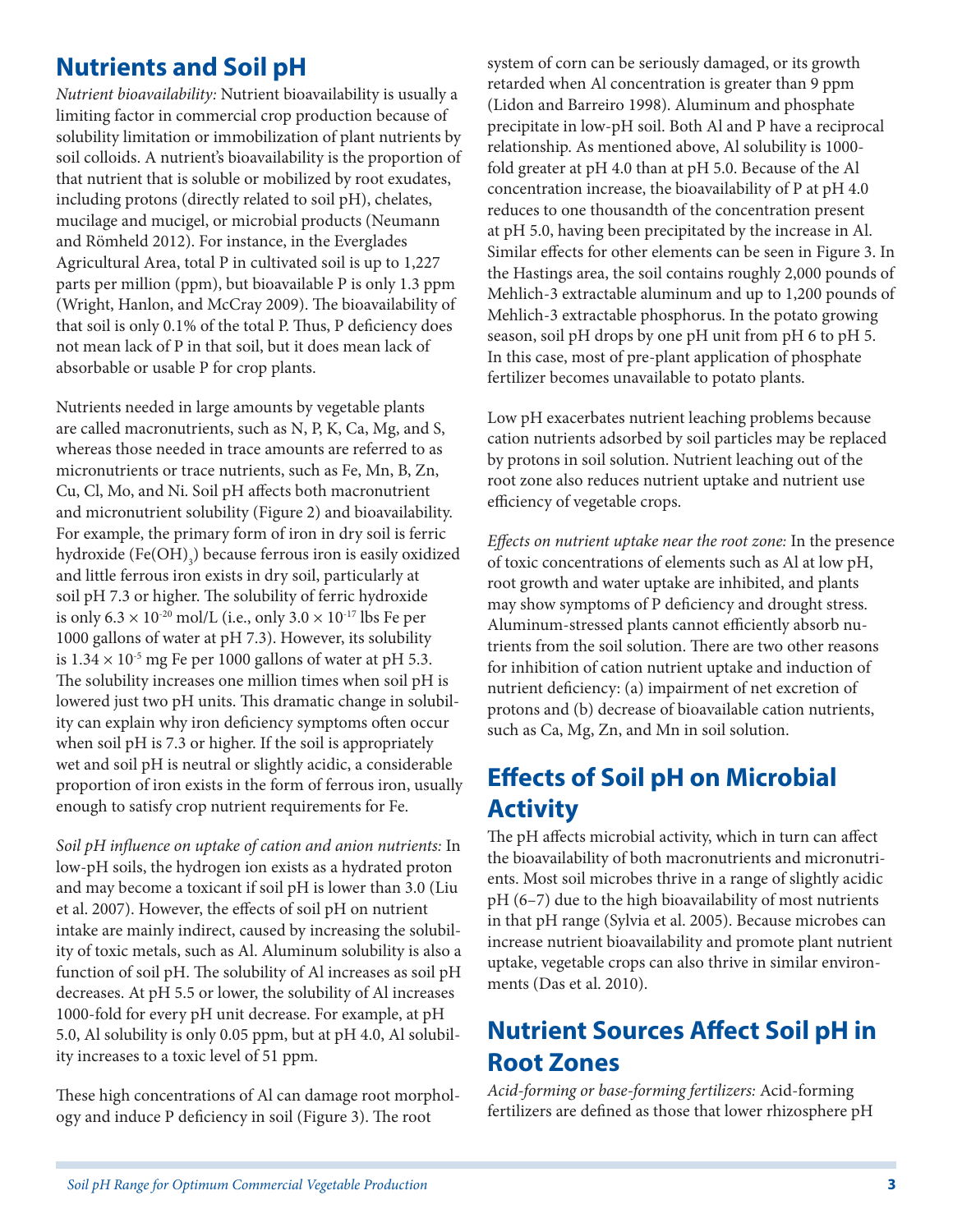after being absorbed by plants. All fertilizers containing cation nutrients, such as ammoniacal-N, K, Ca, and Mg, are acid forming, whereas those having anion nutrients, such as nitrate N, P, and S, are basic forming. For instance, ammonium chloride, potassium chloride, calcium chloride, and magnesium chloride are all acid-forming fertilizers. However, sodium nitrate, sodium dihydrogen phosphate, and sodium sulfate are all basic-forming fertilizers.

Acid- or base-forming fertilizer is *NOT* related to the acidity or basicity of the applied fertilizer itself. The acidity or basicity results from the selective uptake of nutrients by crop plants. For example, potassium chloride (KCl) is chemically neutral. Potassium and chlorine (Cl) are both essential for vegetable crop growth and development. However, the ratio of plants' K requirement to Cl requirement is greater than 80. This ratio shows that plants need to absorb more than 80  $K^+$  ions when they take up one Cl $\cdot$  ion from KCl. These two nutrients are either positively or negatively charged. When plants take up these two kinds of cation and anion ions selectively without electrical neutralization, plant cells would accumulate tremendous positive charges. These unbalanced charges can kill the cells immediately. To avoid this, plant cells have developed two strategies. In the first strategy, they stoichiometrically release the same type of charges, such as protons  $(H<sup>+</sup>)$ , when they absorb  $K<sup>+</sup>$ . In the second strategy, the cells can also neutralize the unbalanced charges by absorbing the same number of other ions with counter charges, such as OH $\,$  or HCO  $\!_{3}$  , in this case when they take up  $K^+$  ions. Regardless of strategy, the net consequence is the same: The pH in the growth medium, particularly in the root zone, is decreased. Similarly, sodium nitrate (NaNO<sub>3</sub>) is chemically neutral, but the pH in the root zone is increased when the plant takes up  $\mathrm{NO}_3^-$  from NaNO<sub>3</sub> because nitrate N is negatively charged and the primary nutrient in crop production, but sodium is not essential for crop growth and development. Therefore, intentional selection of fertilizers, such as KCl or  $\text{NaNO}_{\text{3}}$ , can effectively adjust soil pH in the root zone to some extent, if needed. However, at fertilizer rates to satisfy the crop nutrient requirements, the pH change may be small. Most pH changes for vegetables are more effective and often lower cost when using agricultural lime to raise soil pH or S (in several forms) for lowering soil pH.

#### **Soil pH vs. Nutrient Losses**

*Ammonia volatilization:* Ammonium-N is one of the two primary forms of commercial N fertilizers. Ammonium  $(\mathrm{NH}_4^+)$  and ammonia  $(\mathrm{NH}_3)$  can form a dynamic chemical equilibrium in soil solution. The shifting of the chemical equilibrium between  $\mathrm{NH}_4^+$  and  $\mathrm{NH}_3$  is determined by the

pH of soil solution. At pH 9.2, both  $NH_4^+$  and ammonia are equal in concentrations. Ammonium is aqueous, but ammonia is both aqueous and gaseous in solution. The solubility of ammonia in water is 31% at 77°F (25°C). This dissolved  $\mathrm{NH}_\mathrm{_3}$  can easily be converted into gaseous  $\mathrm{NH}_3^{}$  that is ultimately released into the atmosphere. This gas emission process is called  $\mathrm{NH}_3$  volatilization. Soil pH mainly determines the extent of the  $\mathrm{NH}_3$  volatilization. High soil pH (greater than 7.2) causes  $\mathrm{NH}_3$  volatilization from fertilized soils with ammoniacal-N sources, such as ammonium sulfate  $((NH_{4})_{2}SO_{4})$ , or ammonium-forming fertilizers, such as urea. In Florida,  $\mathrm{NH}_3^{}$  volatilization was up to 26% of the applied N fertilizer in Krome Very Gravelly Loam soil in Homestead for vegetable production (Liu et al. 2007).

*Anionic nutrient leaching:* At soil pH greater than 7.0, hydroxide ions can replace anionic nutrients from soil particles with positive charges and reduce soil particles' anionic nutrient-holding ability. Nitrate leaching increases proportionately as soil pH increases (Costa and Seidel 2010). Therefore, high soil pH exacerbates anionic nutrient leaching and reduces nutrient use efficiency. To alleviate leaching problems and improve the profitability of vegetable production, soil pH needs to be effectively managed by liming acidic soil or sulphuring alkaline soil or other means as needed.

*Micronutrients:* In addition to soil pH, micronutrients are affected by ionic charge (some can have more than one, like Mn and Fe, which is often determined by microsite conditions and oxidation-reduction potential). For example, in appropriately wet soil (between field capacity and wilting point), Fe and Mn are more bioavailable than in dry soil because wet soil has lower oxidation-reduction potential than dry soil. In the same soil, the oxidation-reduction potential increases with pH. This process explains Fe or Mn deficiency in high pH soils, namely as a function of pH greater than 7.0 and during drier soil moisture conditions, which favor deficiency.

#### **Nutrient Use Efficiency**

Nutrient use efficiency is defined as vegetable yield per unit of nutrient input. Seeking efficiency is much more important than ever before because fertilizer prices have risen, and profit margins have become thin. Nutrient use efficiency can be measured by calculating the productivity of each component of a nutrient. In 2012, two snap bean trials were done in Lake Harbor and Belle Glade in Palm Beach County. The two trials both showed that 120 lb. phosphorus pentoxide  $(P_2O_5)$  per acre was the most efficient P rate. The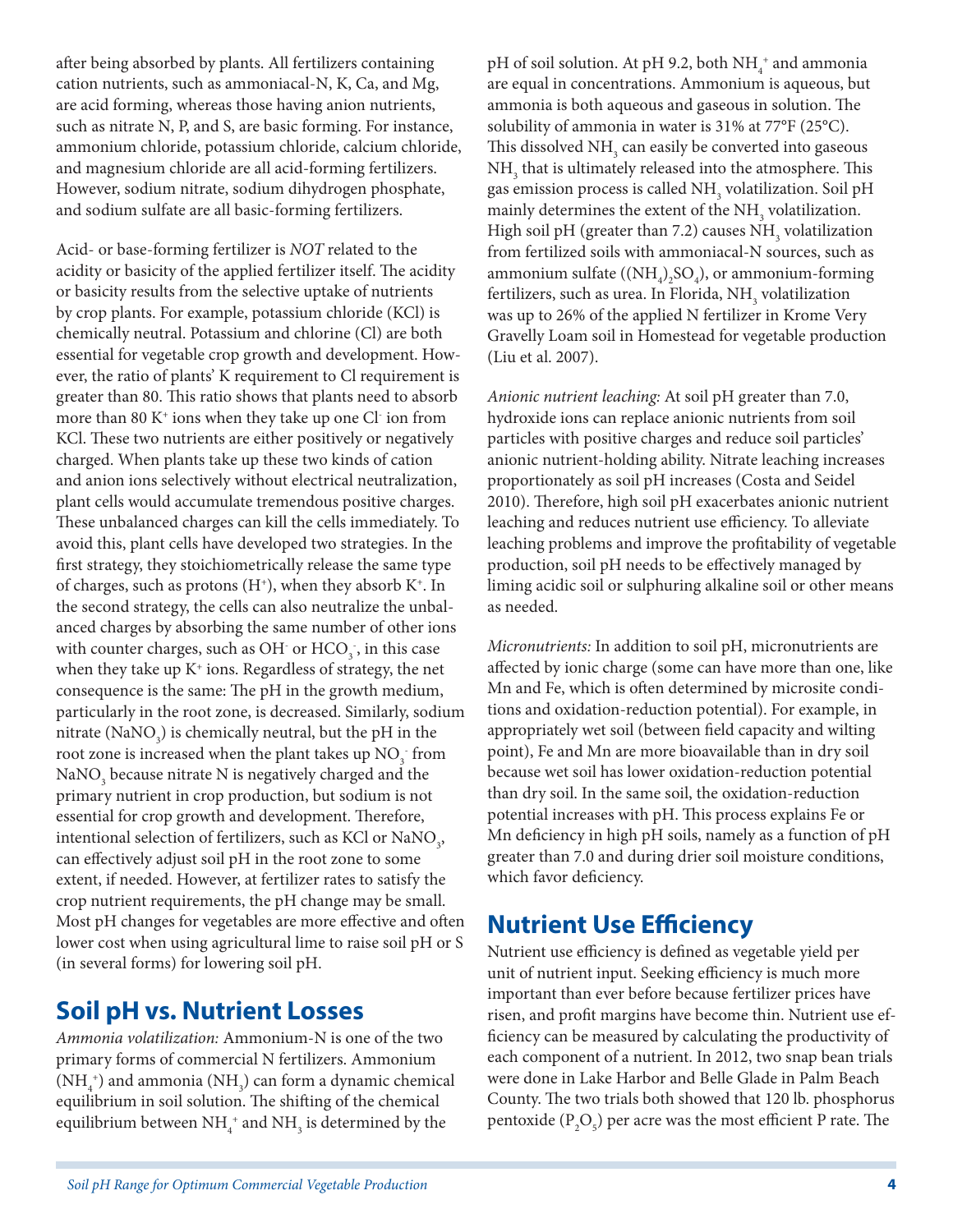P use efficiency in snap bean production varied with the trial locations. In Lake Harbor, 1 lb. of P fertilizer yielded 11 lb. of beans. The P use efficiency for this trial in Lake Harbor was 11 (lb./lb.). However, in Belle Glade, 1 lb. of P yielded 22 lb. of beans. The P use efficiency in Belle Glade was 22 (lb./lb.). This difference in P use efficiency can be attributed to the bioavailability of P in soil properties (Liu et al. 2015).

### **Modifying Soil pH or Choosing Plants That Will Thrive in Soil**

Adjusting soil pH usually involves raising the soil pH by adding agricultural lime if soil pH is too low.

*Acidic soils:* The bioavailability of Ca, Mg, or Mo is often low and may adversely affect vegetable production. Additionally, toxicity effects discussed previously may also be a factor. An increased soil pH can improve nutrient availability and help avoid toxicity.

*Lime and lime requirement:* The most common soil additive to increase soil pH is agricultural lime, usually finely ground. The amount of lime required to increase soil pH is determined by the size of the limestone particles being used and, most importantly, the buffering capacity of the soil. The buffering capacity refers to the soil's capacity to minimize change in the acidity of a solution when an acid or base is added into the solution. The finer the ground lime, the quicker the neutralization reaction and soil pH changes. Buffering capacity is controlled by the soil's clay content and the amount of organic matter present. Soils with more clay content have a greater buffering capacity than soils with less clay content. Similarly, soils with more organic matter have higher buffering capacity than those with lower organic matter. Soils with large buffering capacity need more agricultural lime to adjust soil pH than those with lower buffering capacity for the same incremental change in soil pH. However, sandy soils have lower buffering capacity and need less lime for the same incremental change in pH than clay soils.

The best way to determine the lime requirement for a soil is to take a soil sample to the UF/IFAS Extension Soil Testing Laboratory. UF/IFAS Extension faculty members can also help. For more information, see *Soil pH and the Home Landscape or Garden* [\(https://edis.ifas.ufl.edu/ss480](https://edis.ifas.ufl.edu/ss480)), *Managing pH in the Everglades Agricultural Soils* ([https://edis.](https://edis.ifas.ufl.edu/ss500) [ifas.ufl.edu/ss500](https://edis.ifas.ufl.edu/ss500)), The Vegetarian Newsletter, Issue 573 ([http://hos.ufl.edu/newsletters/vegetarian/issue-no-573\)](http://hos.ufl.edu/newsletters/vegetarian/issue-no-573), and *The Soil Test Handbook for Georgia* [\(http://aesl.ces.uga.](http://aesl.ces.uga.edu/publications/soil/STHandbook.pdf) [edu/publications/soil/STHandbook.pdf\)](http://aesl.ces.uga.edu/publications/soil/STHandbook.pdf).

Other amendments, such as dolomite (a white or lightcolored mineral, essentially  $\text{CaMg(CO}_{3})_{2}$ ), wood ash, industrial burnt lime (calcium oxide), and oyster shells can also increase soil pH. These sources increase soil pH through the reaction of carbonate and protons to produce carbon dioxide and water. However, some wood ash may contain sodium or heavy metals. Before using any of these sources, consult your county Extension agent. Applying calcium silicate can also neutralize active acidity in soil. Local organic sources, such as yard-trash compost and sphagnum moss peat, are all acidic. The pH range can be as low as 3.6–4.2. These sources can be used to neutralize free hydroxide and/or bicarbonate ions.

*Use nitrate nitrogen fertilizers:* Liming can change the whole surface-soil layer's pH. If nitrate nitrogen fertilizers are used, the root zone's pH can be increased without additional cost because vegetable crops need to balance electrically after absorbing nitrate ions, which are negatively charged. Since N should be added according to recommended fertilizer rates, this process works slowly for the entire soil profile, but it does improve the plant root zone pH in a short period of time.

*Alkaline soils:* The bioavailability of P, Fe, Mn, Zn, Cu, or Ni is low and may adversely affect vegetable growth and development. To ensure that vegetable crops will grow well, soil pH may need to be reduced if the high pH was caused by overliming or poor irrigation water quality. If the high pH was caused by a natural condition, usually limestone or beach shells in Florida, the change is too costly. Selection of appropriate cultivars is a must in such a case.

*Sulfur and sulfur requirement:* The most common soil additives to decrease soil pH are elemental sulfur (S), iron sulfate or aluminum sulfate,  $((NH<sub>4</sub>)<sub>2</sub>SO<sub>4</sub>)$ , peat moss, or any cation nutrients, such as  $NH_4^+$ ,  $K^+$ ,  $Ca^{2+}$ , and  $Mg^{2+}$ . Therefore, these fertilizers can all decrease soil pH: urea, urea phosphate, ammonium nitrate  $(\mathrm{NH}_4\mathrm{NO}_3)$ , ammonium phosphates such as monoammonium phosphate, i.e., MAP,  $(\text{NH}_4\text{H}_2\text{PO}_4)$  and diammonium phosphate, i.e., DAP,  $((NH_4)_2 HPO_4)$ ,  $(NH_4)_2 SO_4$ , and monopotassium phosphate  $(KH<sub>2</sub>PO<sub>4</sub>)$ . Organic matter in the form of plant litter, compost, and manure all decrease soil pH through the decomposition process. Certain acidic organic matter, such as pine needles, is also effective at reducing pH.

Applying elemental sulfur can decrease soil pH because the applied sulfur can form sulfuric acid and neutralize free hydroxide or bicarbonate ions in the soil. Like the lime requirement for low-pH soils, sulfur requirement for high-pH soil is closely related to the buffering capacity of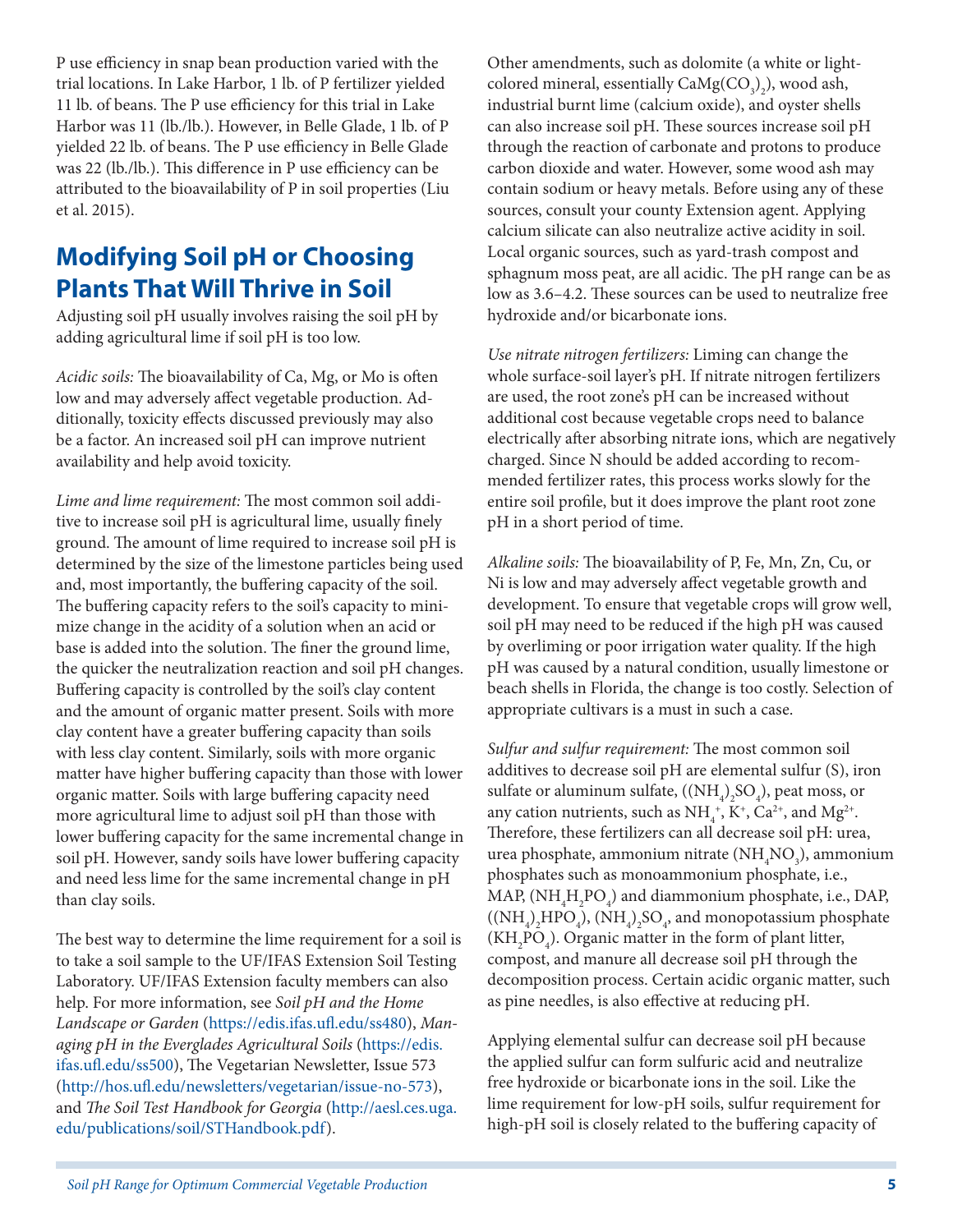the target soil. The UF/IFAS Extension soil testing lab offers a Lime Requirement test as a component of a routine soil test, which provides a liming recommendation based on the buffer capacity of the soil sample. Additionally, Kissel and Sonon (2008) provide an informative reference to determine the actual amount needed for a high-pH soil. If the high pH is naturally occurring, then lowering soil pH with sulfur is not recommended. It is better to discuss lowering soil pH with a local county Extension agent before taking any action.

*Use ammonium nitrogen fertilizers:* Ammoniacal-N fertilizers, such as  $(\mathrm{NH}_4)_2\mathrm{SO}_4$  and  $\mathrm{NH}_4\mathrm{Cl}$ , and ammoniumforming fertilizers, such as urea, can significantly decrease root zone pH after plants take up  $NH_4^+$  ions from soil. Using suitable fertilizers to adjust soil pH doesn't necessarily incur any additional cost and may improve the profitability of vegetable production. Applying organic matter, such as compost, manure, and pine sawdust, is also effective at reducing soil pH. If soil pH is too low, refer to *Soil Fertility Management for Wildlife Food Plots* ([https://edis.ifas.ufl.](https://edis.ifas.ufl.edu/ss468) [edu/ss468\)](https://edis.ifas.ufl.edu/ss468) and *Diagnostic Nutrient Testing for Commercial Citrus in Florida* [\(https://edis.ifas.ufl.edu/ss492](https://edis.ifas.ufl.edu/ss492)).

#### **Optimal Soil pH**

To enhance vegetable production productivity, optimal soil pH range is essential. Tables 1 through 4 indicate the soil pH ranges in selected counties. The pH ranges for other counties can be found at [http://soils.usda.gov/survey/](http://soils.usda.gov/survey/online_surveys/florida/) [online\\_surveys/florida/.](http://soils.usda.gov/survey/online_surveys/florida/) Figure 1 contains the pH scale and vegetable category based on their tolerance to acidity levels. Figure 2 indicates the relationship between nutrient bioavailability and soil pH.

#### **References**

Costa, A. C. S. d., and E. P. Seidel. 2010. "Nitrate Leaching from a Latosol after Application of Liquid Swine Manures in Different pH Values and Organic Matter Contents." *Acta Sci., Agron* 32(4): 743–748.

Das, A., R. Prasad, A. Srivastava, P. H. Giang, K. Bhatnagar, and A. Varma. 2010. "Fungal Siderophores: Structure, Functions and Regulation." In *Microbial Soderophores (Soil Biology)*, edited by A. Varma and S. B. Chincholkar, 1–42. Heidelberg, Germany: Springer-Verlag.

Fageria, N. K., and F. J. P. Zimmermann. 1998. "Influence of pH on Growth and Nutrient Uptake by Crop Species in an Oxisol." *Communications in Soil Science and Plant Analysis* 29 (17&18): 2675–2682. [http://www.tandfonline.com/doi/](http://www.tandfonline.com/doi/abs/10.1080/00103629809370142) [abs/10.1080/00103629809370142](http://www.tandfonline.com/doi/abs/10.1080/00103629809370142)

Finck, A. 1976. *Pflanzenernährung in Stichworten*. Kiel, Germany: Verlag Ferdinand Hurt.

Havlin, J. L., J. D. Beaton, S. L. Tisdale, and W. L. Nelson. 2005. *Soil Fertility and Fertilizers: An Introduction to Nutrient Management*. Upper Saddle River, NJ: Pearson Education.

Kioke, S., K. V. Subbarao, R. M. David, and T. A. Turini. 2003. *Vegetable Diseases Caused by Soilborne Pathogens*. Publication 8099. Davis: University of California Division of Agriculture and Natural Resources. [http://ucanr.org/](http://ucanr.org/freepubs/docs/8099.pdf) [freepubs/docs/8099.pdf](http://ucanr.org/freepubs/docs/8099.pdf)

Kissel, D. E., and L. Sonon, eds. 2008. *Soil Test Handbook for Georgia*. Athens: University of Georgia. Accessed May 11, 2011. [http://aesl.ces.uga.edu/publications/soil/STHand](http://aesl.ces.uga.edu/publications/soil/STHandbook.pdf)[book.pdf](http://aesl.ces.uga.edu/publications/soil/STHandbook.pdf)

Lidon, F. C., and M. G. Barreiro. 1998. "Threshold Aluminum Toxicity in Maize." *Journal of Plant Nutrition* 21(3): 413–419.

Liu, G.D., K. Morgan, B. Hogue, Y.C. Li, D. Sui. 2015. [Improving Phosphorus Use efficiency for Snap Bean](http://hos.ufl.edu/sites/default/files/faculty/gdliu/229-14%20Liu.pdf)  [Production by optimizing Application Rate](http://hos.ufl.edu/sites/default/files/faculty/gdliu/229-14%20Liu.pdf). *Horticultural Science* 42: 94-101.

Liu, G. D., J. Dunlop, T. Phung, and Y. C. Li. 2007. "Physiological Responses of Wheat Phosphorus-Efficient and -Inefficient Genotypes in Field and Effects of Mixing Other Nutrients on Mobilization of Insoluble Phosphates in Hydroponics." *Communications in Soil Science and Plant Analysis* 38(15–16): 2239–2256. [http://www.tandfonline.](http://www.tandfonline.com/doi/full/10.1080/00103620701549249) [com/doi/full/10.1080/00103620701549249](http://www.tandfonline.com/doi/full/10.1080/00103620701549249)

Neumann, G., and V. Romheld. 2012. "Rhizosphere Chemistry in Relation to Plant Nutrition." In *Marschnar's Mineral Nutrition of Higher Plants* (3rd ed.), edited by P. Marschnar, 347–368. New York: Elservier.

Osakia, M., T. Watanabe, and T. Tadano. 1997. "Beneficial Effect of Aluminum on Growth of Plants Adapted to Low pH Soils." *Soil Science and Plant Nutrition* 43(3): 551–563.

Relley, H. E., and C. L. Shry, Jr. 1997. *Introductory Horticulture* (5th ed.). Albany, NY: Demar Publishers.

Ronen, E. 2007. "Micro-Elements in Agriculture." *Practical Hydroponics & Greenhouses* July/August: 39–48.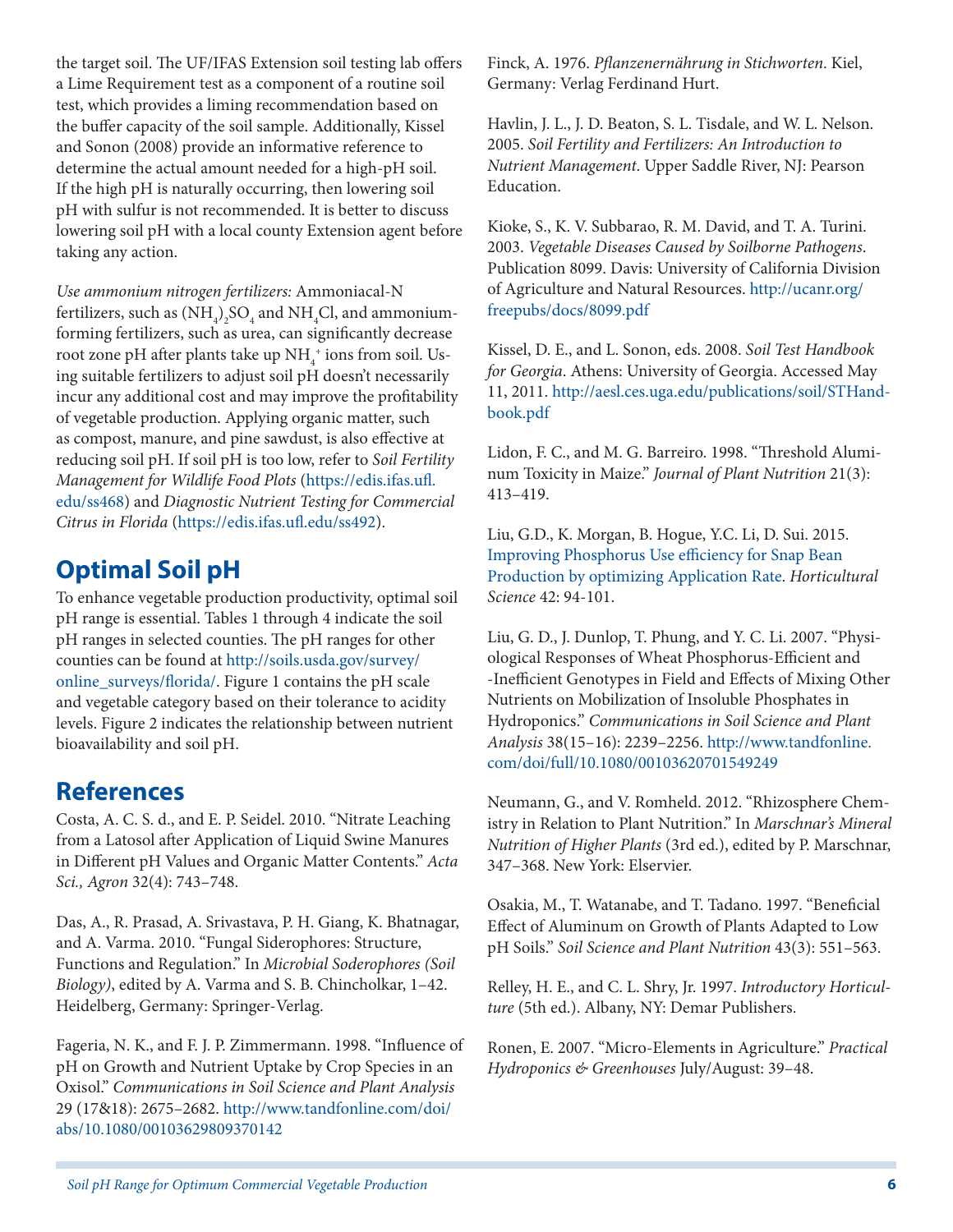Sylvia, D. M., J. F. Fuhrmann, P. G. Hartel, and D. A. Zuberer. 2005. *Principles and Applications of Soil Microbiol ogy*. Upper Saddle River, NJ: Pearson Education.

Splittstoesser, W. E. 1990. *Vegetable Growing Handbook: Organic and Traditional Methods* (3rd ed.). New York: Chapman & Hall.

Thomson, C. J., H. Marschner, and V. Römheld. 1993. "Effect of Nitrogen Fertilizer Form on pH of the Bulk Soil and Rhizosphere, and on the Growth, Phosphorus, and Micronutrient Uptake of Bean." *Journal of Plant Nutrition* 16 (3): 493–506.

USDA (United States Department of Agriculture). 1976. "Soil Survey of Palm Beach County Area, Florida." Natural Resources Conservation Service. Accessed October 16, 2012. [http://soildatamart.nrcs.usda.gov/manuscripts/](http://soildatamart.nrcs.usda.gov/manuscripts/FL611/0/Palm_Beach.pdf) [FL611/0/Palm\\_Beach.pdf](http://soildatamart.nrcs.usda.gov/manuscripts/FL611/0/Palm_Beach.pdf)

USDA (United States Department of Agriculture). 1979. "Soil Survey of Jackson County Area, Florida." Natural Resources Conservation Service. Accessed October 16, 2012. [http://soildatamart.nrcs.usda.gov/manuscripts/](http://soildatamart.nrcs.usda.gov/manuscripts/FL063/0/Jackson.pdf) [FL063/0/Jackson.pdf](http://soildatamart.nrcs.usda.gov/manuscripts/FL063/0/Jackson.pdf)

USDA (United States Department of Agriculture). 1983. "Soil Survey of St. Johns County Area, Florida." Natural Resources Conservation Service. Accessed October 16, 2012. [http://soildatamart.nrcs.usda.gov/Manuscripts/](http://soildatamart.nrcs.usda.gov/Manuscripts/FL109/0/StJohns.pdf) [FL109/0/StJohns.pdf](http://soildatamart.nrcs.usda.gov/Manuscripts/FL109/0/StJohns.pdf)

USDA (United States Department of Agriculture). 1993. "Soil Survey Manual: Chapter 3." Natural Resources Con servation Service. Accessed May 22, 2012. [http://soils.usda.](http://soils.usda.gov/technical/manual/contents/chapter3.html) [gov/technical/manual/contents/chapter3.html](http://soils.usda.gov/technical/manual/contents/chapter3.html)

USDA (United States Department of Agriculture). 1996. "Soil Survey of Dade County Area, Florida." Natural Resources Conservation Service. Accessed October 16, 2012. [http://soildatamart.nrcs.usda.gov/manuscripts/](http://soildatamart.nrcs.usda.gov/manuscripts/FL686/0/Dade.pdf) [FL686/0/Dade.pdf](http://soildatamart.nrcs.usda.gov/manuscripts/FL686/0/Dade.pdf)

Wright, A. L., E. A. Hanlon, J. M. McCray. 2009. *Fate of Phosphorus in Everglades Agricultural Soils after Fertilizer Application*. SL290. Gainesville: University of Florida Institute of Food and Agricultural Sciences. [https://edis.ifas.](https://edis.ifas.ufl.edu/ss503) [ufl.edu/ss503](https://edis.ifas.ufl.edu/ss503)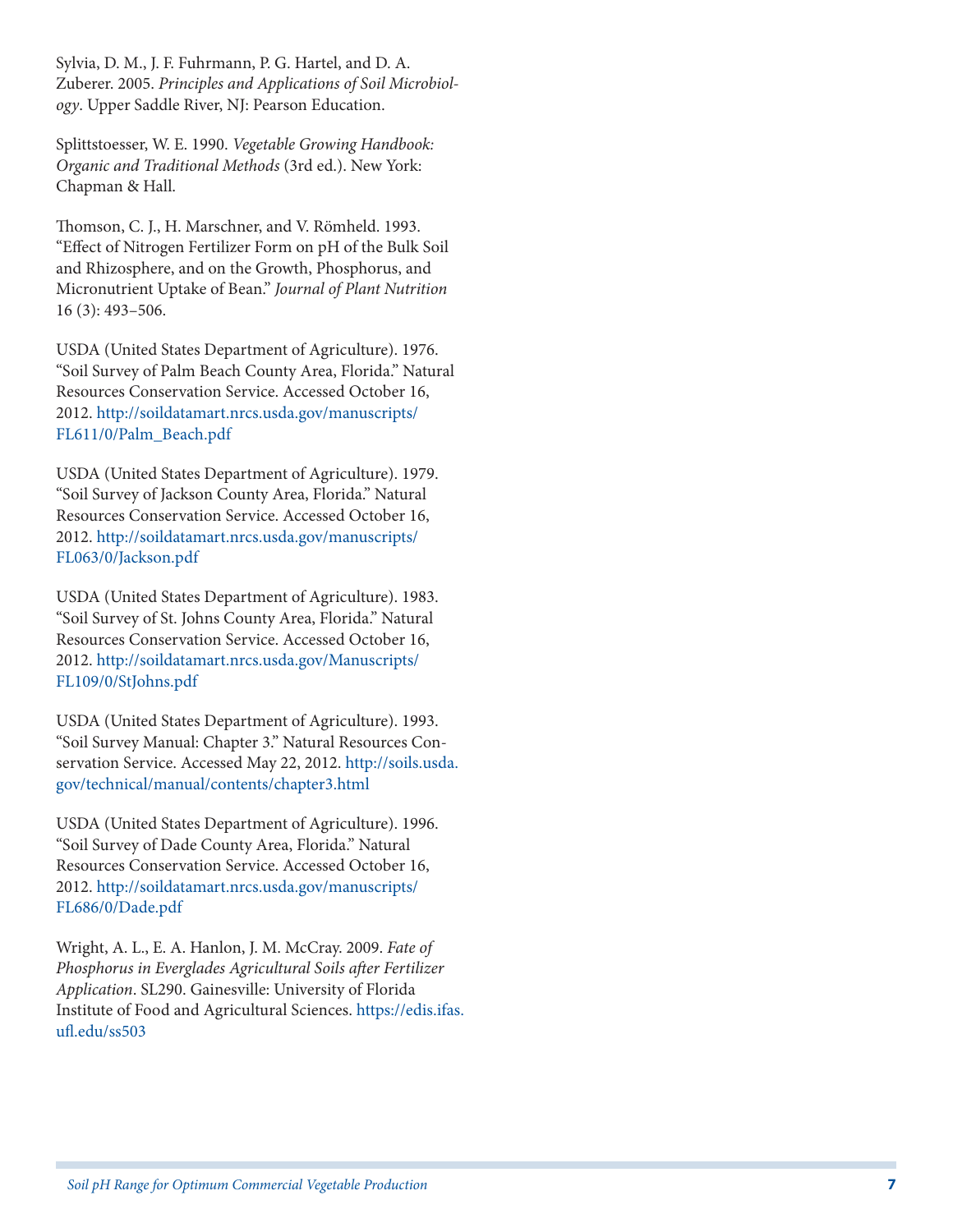#### Table 1. Dade County soil pH<sup>z</sup>.

| Soil name                                                         | <b>Depth (inches)</b> | Soil pH     |  |  |
|-------------------------------------------------------------------|-----------------------|-------------|--|--|
| Basinger                                                          | $0 - 6$               | $3.6 - 8.4$ |  |  |
| Biscayne                                                          | $0 - 7$               | $7.4 - 8.4$ |  |  |
| Canaveral                                                         | $0 - 80$              | $6.6 - 8.4$ |  |  |
| Cardsound                                                         | $0 - 4$               | $6.1 - 7.3$ |  |  |
| Chekika                                                           | $0 - 5$               | $7.4 - 8.4$ |  |  |
| Dade                                                              | $0 - 24$              | $6.1 - 8.4$ |  |  |
| Dania                                                             | $0 - 15$              | $5.6 - 7.3$ |  |  |
| Demory                                                            | $0 - 7$               | $6.1 - 7.3$ |  |  |
| Hallandale                                                        | $0 - 4$               | $5.1 - 6.5$ |  |  |
| Kesson                                                            | $0 - 33$              | $7.4 - 9.0$ |  |  |
| Krome                                                             | $0 - 7$               | $7.4 - 8.4$ |  |  |
| Lauderhill                                                        | $0 - 30$              | $5.6 - 7.8$ |  |  |
| Margate                                                           | $0 - 9$               | $4.5 - 6.0$ |  |  |
| Matecumbe                                                         | $0 - 3$               | $5.6 - 7.3$ |  |  |
| Opalocka                                                          | $0 - 6$               | $6.1 - 7.3$ |  |  |
| Pahokee                                                           | $0 - 46$              | $5.6 - 7.3$ |  |  |
| Pennsuco                                                          | $0 - 8$               | $7.9 - 8.4$ |  |  |
| Perrine                                                           | $0 - 10$              | $7.9 - 8.4$ |  |  |
| Plantation                                                        | $0 - 14$              | $4.5 - 7.3$ |  |  |
| Pomello                                                           | $0 - 35$              | $4.5 - 6.0$ |  |  |
| St. Augustine                                                     | $0 - 80$              | $6.1 - 8.4$ |  |  |
| Tamiami                                                           | $0 - 12$              | $6.6 - 7.8$ |  |  |
| Terra Ceia                                                        | $0 - 80$              | $4.5 - 8.4$ |  |  |
| Vizcaya                                                           | $0 - 15$              | $6.6 - 7.8$ |  |  |
| <sup>2</sup> Soil reaction at soil: water=1:1 (Source: USDA 1996) |                       |             |  |  |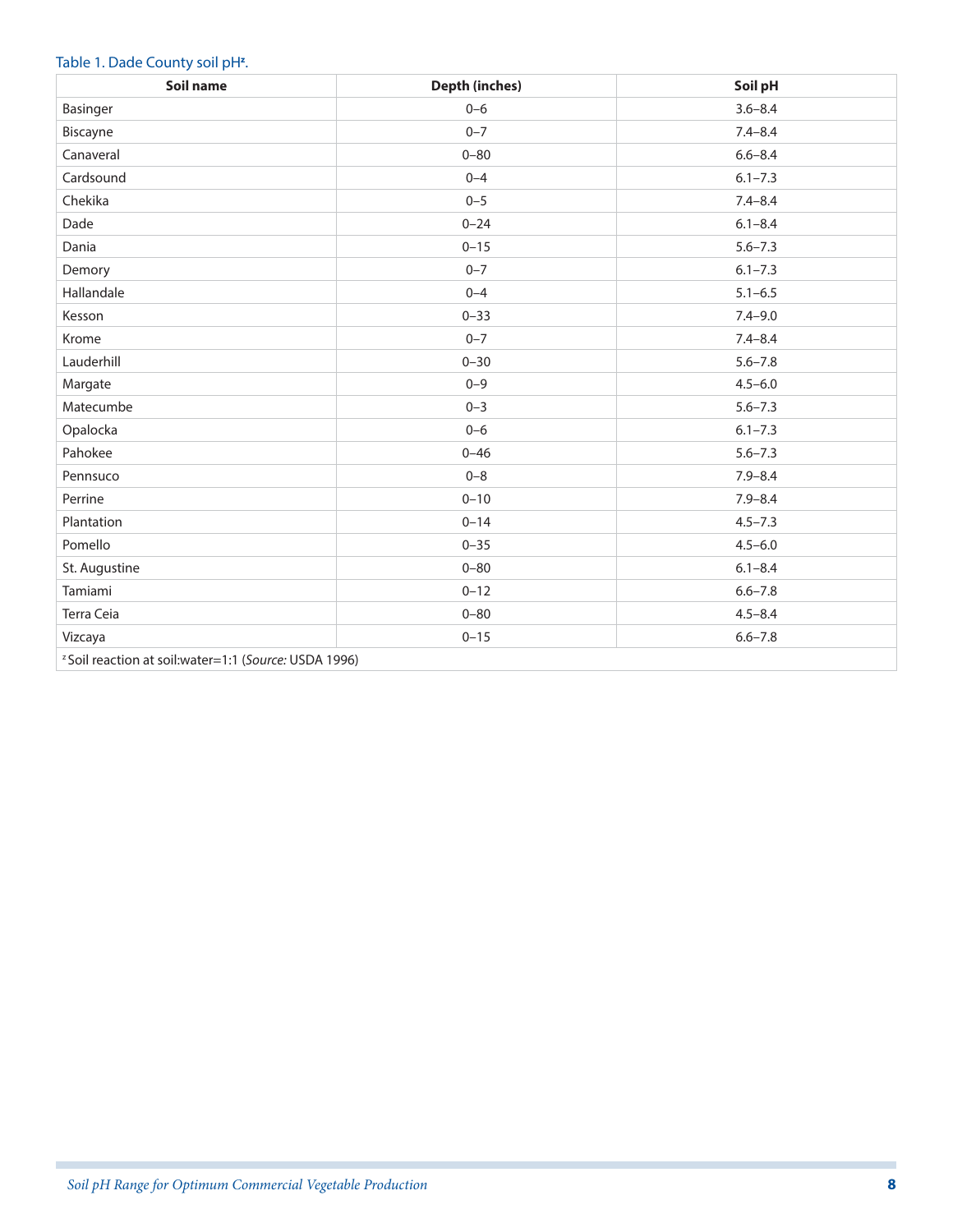#### Table 2. Palm Beach County soil pH<sup>z</sup>.

| Soil name                                                         | <b>Depth (inches)</b> | Soil pH     |  |  |
|-------------------------------------------------------------------|-----------------------|-------------|--|--|
| Anclote                                                           | $0 - 17$              | $5.6 - 6.1$ |  |  |
| Basinger                                                          | $0 - 14$              | $5.7 - 5.9$ |  |  |
| <b>Beaches</b>                                                    | $0 - 60$              | $7.4 - 9.0$ |  |  |
| Boca                                                              | $0 - 12$              | $5.9 - 6.2$ |  |  |
| Chobee                                                            | $0 - 26$              | $3.6 - 7.3$ |  |  |
| Dania                                                             | $0 - 10$              | $6.2 - 6.3$ |  |  |
| Hallandale                                                        | $0 - 15$              | 5.7         |  |  |
| Holopaw                                                           | $0 - 14$              | $5.5 - 6.1$ |  |  |
| Immokalee                                                         | $0 - 11$              | $5.8 - 6.9$ |  |  |
| Jupiter                                                           | $0 - 11$              | 6.6         |  |  |
| Lauderhill                                                        | $0 - 18$              | $6.2 - 6.3$ |  |  |
| Myakka                                                            | $0 - 7$               | $5.0 - 5.3$ |  |  |
| Okeelanta                                                         | $0 - 8$               | 5.4         |  |  |
| Oldsmar                                                           | $0 - 8$               | $5.0$       |  |  |
| Pahokee                                                           | $0 - 10$              | 6.1         |  |  |
| Palm Beach                                                        | $0 - 6$               | 7.9         |  |  |
| Paola                                                             | $0 - 21$              | $4.9 - 6.2$ |  |  |
| Pineda                                                            | $0 - 14$              | $5.7 - 5.9$ |  |  |
| Placid                                                            | $0 - 10$              | 4.6         |  |  |
| Pomello                                                           | $0 - 16$              | $4.9 - 5.7$ |  |  |
| Pompano                                                           | $0 - 8$               | 4.4         |  |  |
| Riviera                                                           | $0 - 28$              | $6.0 - 6.6$ |  |  |
| Sanibel                                                           | $0 - 20$              | $6.3 - 6.4$ |  |  |
| St. Lucie                                                         | $0 - 20$              | $4.6 - 5.9$ |  |  |
| Tequesta                                                          | $0 - 13$              | 6.8         |  |  |
| Terra Ceia                                                        | $0 - 8$               | 5.7         |  |  |
| Torry                                                             | $0 - 30$              | 6.4         |  |  |
| Wabasso                                                           | $0 - 22$              | $3.8 - 4.2$ |  |  |
| Winder                                                            | $0 - 16$              | $6.3 - 7.3$ |  |  |
| <sup>z</sup> Soil reaction at soil: water=1:1 (Source: USDA 1976) |                       |             |  |  |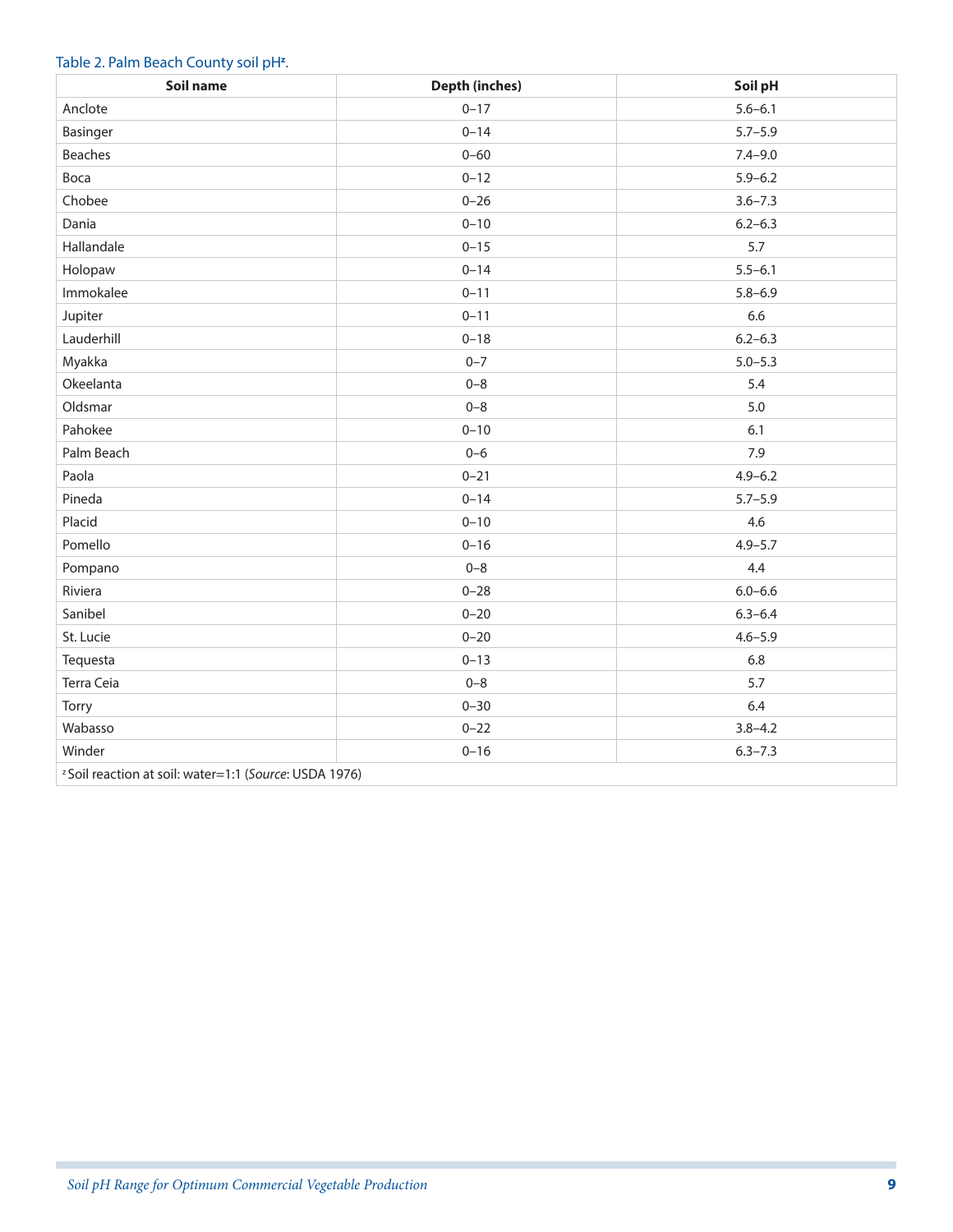#### Table 3. St. Johns County soil pH<sup>z</sup>.

| Soil name                                                         | <b>Depth (inches)</b> | Soil pH     |  |  |
|-------------------------------------------------------------------|-----------------------|-------------|--|--|
| Adamsville                                                        | $0 - 19$              | $5.2 - 5.3$ |  |  |
| Astatula                                                          | $0 - 14$              | 5.8         |  |  |
| <b>Bluff sandy</b>                                                | $0 - 13$              | $6.1 - 7.6$ |  |  |
| Cassia                                                            | $0 - 18$              | $4.6 - 5.1$ |  |  |
| Durbin muck                                                       | $0 - 25$              | $4.0 - 4.6$ |  |  |
| EauGallie                                                         | $0 - 17$              | $4.5 - 4.9$ |  |  |
| Ellzey                                                            | $0 - 19$              | $6.2 - 6.3$ |  |  |
| Fripp                                                             | $0 - 9$               | $4.7 - 5.4$ |  |  |
| Holopaw                                                           | $0 - 13$              | $5.1 - 5.4$ |  |  |
| Hontoon muck                                                      | $0 - 16$              | $3.3 - 3.5$ |  |  |
| Immolalee                                                         | $0 - 15$              | $4.0 - 4.6$ |  |  |
| Jonathan                                                          | $0 - 9$               | $5.2 - 5.3$ |  |  |
| Manatee                                                           | $0 - 13$              | $5.3 - 6.3$ |  |  |
| Moultrie                                                          | $0 - 22$              | $6.3 - 7.6$ |  |  |
| Myakka                                                            | $0 - 14$              | $3.6 - 4.6$ |  |  |
| Marcoossee                                                        | $0 - 12$              | $4.0 - 6.3$ |  |  |
| Orsino                                                            | $0 - 18$              | $3.9 - 4.8$ |  |  |
| Palm Beach                                                        | $0 - 28$              | $7.7 - 8.2$ |  |  |
| Paola                                                             | $0 - 32$              | $4.4 - 5.0$ |  |  |
| Parkwood                                                          | $0 - 18$              | $6.8 - 8.0$ |  |  |
| Pellicer                                                          | $0 - 55$              | 3.4         |  |  |
| Placid                                                            | $0 - 26$              | $5.4 - 6.2$ |  |  |
| Pomello                                                           | $0 - 19$              | $4.7 - 4.9$ |  |  |
| Pompano                                                           | $0 - 28$              | $5.6 - 6.6$ |  |  |
| Pottsburg                                                         | $0 - 20$              | $4.4 - 5.0$ |  |  |
| Riviera                                                           | $0 - 23$              | $5.4 - 6.0$ |  |  |
| Satellite                                                         | $0 - 33$              | $5.6 - 6.1$ |  |  |
| Smyrna                                                            | $0 - 18$              | $4.7 - 5.4$ |  |  |
| Sparr                                                             | $0 - 20$              | $4.7 - 5.4$ |  |  |
| St. Augustine                                                     | $0 - 10$              | $7.4 - 8.5$ |  |  |
| St. Johns                                                         | $0 - 15$              | $3.6 - 4.2$ |  |  |
| Tavares                                                           | $0 - 32$              | $4.2 - 5.4$ |  |  |
| Tocoi                                                             | $0 - 23$              | $5.0 - 5.1$ |  |  |
| Tomoka muck                                                       | $0 - 21$              | $3.3 - 3.5$ |  |  |
| Zolfo                                                             | $0 - 19$              | $5.9 - 6.2$ |  |  |
| <sup>z</sup> Soil reaction at soil: water=1:1 (Source: USDA 1983) |                       |             |  |  |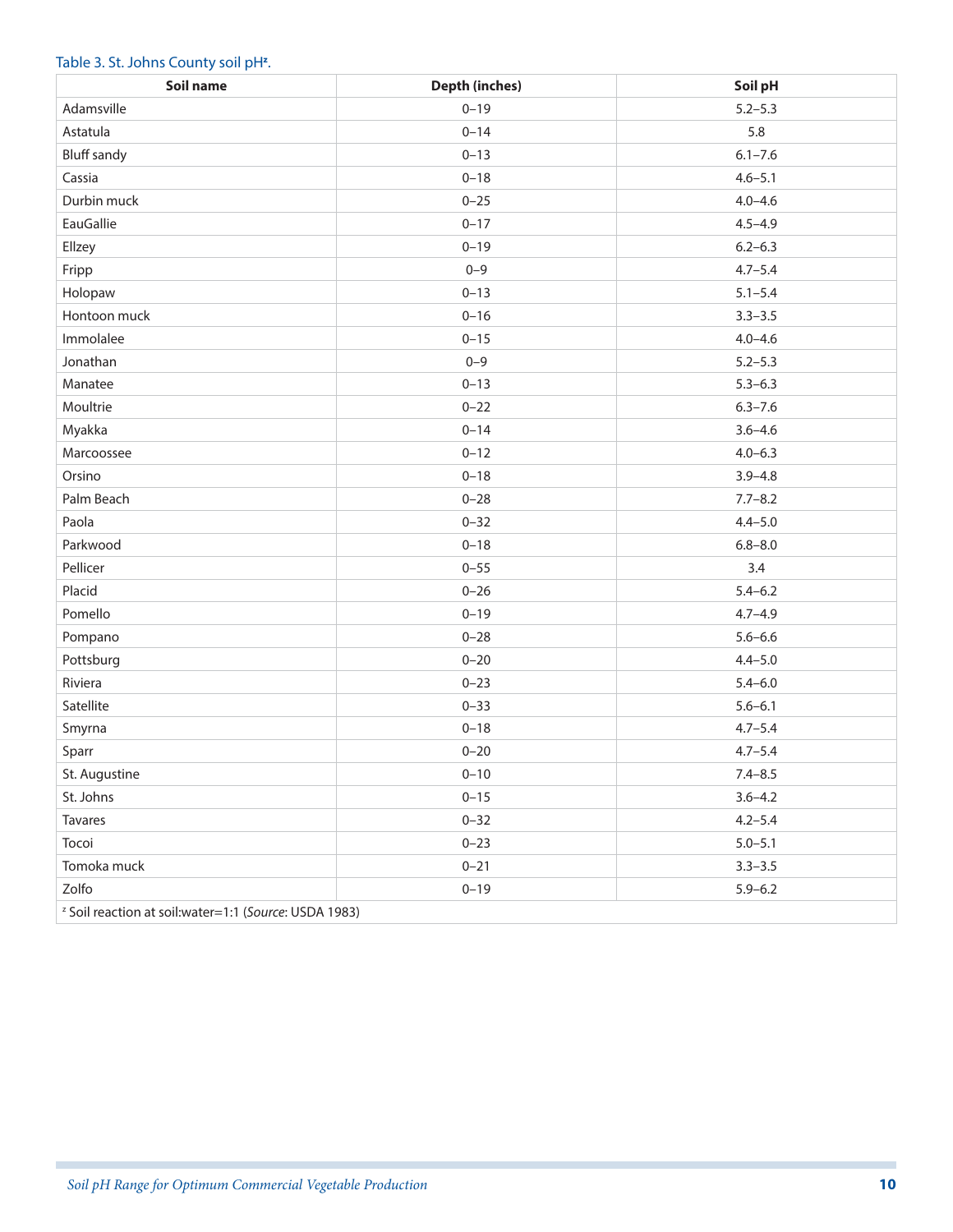#### Table 4. Jackson County soil pH<sup>z</sup>.

| Soil name                                                         | <b>Depth (inches)</b> | Soil pH       |  |  |
|-------------------------------------------------------------------|-----------------------|---------------|--|--|
| Albany                                                            | $0 - 46$              | $5.2 - 6.1$   |  |  |
| Apalachee                                                         | $0 - 46$              | $5.1 - 5.2$   |  |  |
| Blanton                                                           | $0 - 41$              | $5.3 - 5.4$   |  |  |
| Chipola                                                           | $0 - 35$              | $5.3 - 5.6$   |  |  |
| Clarendon                                                         | $0 - 52$              | $4.0 - 5.7$   |  |  |
| Compass                                                           | $0 - 40$              | $4.7 - 5.1$   |  |  |
| Dothan                                                            | $0 - 34$              | $4.6 - 5.6$   |  |  |
| Duplin                                                            | $0 - 46$              | $4.9 - 6.0$   |  |  |
| Esto                                                              | $0 - 43$              | $4.8 - 5.4$   |  |  |
| Faseville                                                         | $0 - 46$              | $4.9 - 5.5$   |  |  |
| Fuquay                                                            | $0 - 32$              | $5.3 - 5.7$   |  |  |
| Greenville                                                        | $0 - 52$              | $4.3 - 5.4$   |  |  |
| Hornsville                                                        | $0 - 43$              | $5.2 - 5.6$   |  |  |
| Lakeland                                                          | $0 - 40$              | $5.0 - 5.8$   |  |  |
| Leefield                                                          | $0 - 43$              | $4.7 - 5.8$   |  |  |
| Orangeburg                                                        | $0 - 48$              | $4.5 - 6.1$   |  |  |
| Pamlico                                                           | $0 - 36$              | $3.4 - 4.4$   |  |  |
| Red Bay                                                           | $0 - 49$              | $5.5 - 5.9$   |  |  |
| Troup                                                             | $0 - 47$              | $5.4 - 5.9$   |  |  |
| Yonges                                                            | $0 - 72$              | $5.1 - 8 - 4$ |  |  |
| <sup>2</sup> Soil reaction at soil: water=1:1 (Source: USDA 1979) |                       |               |  |  |